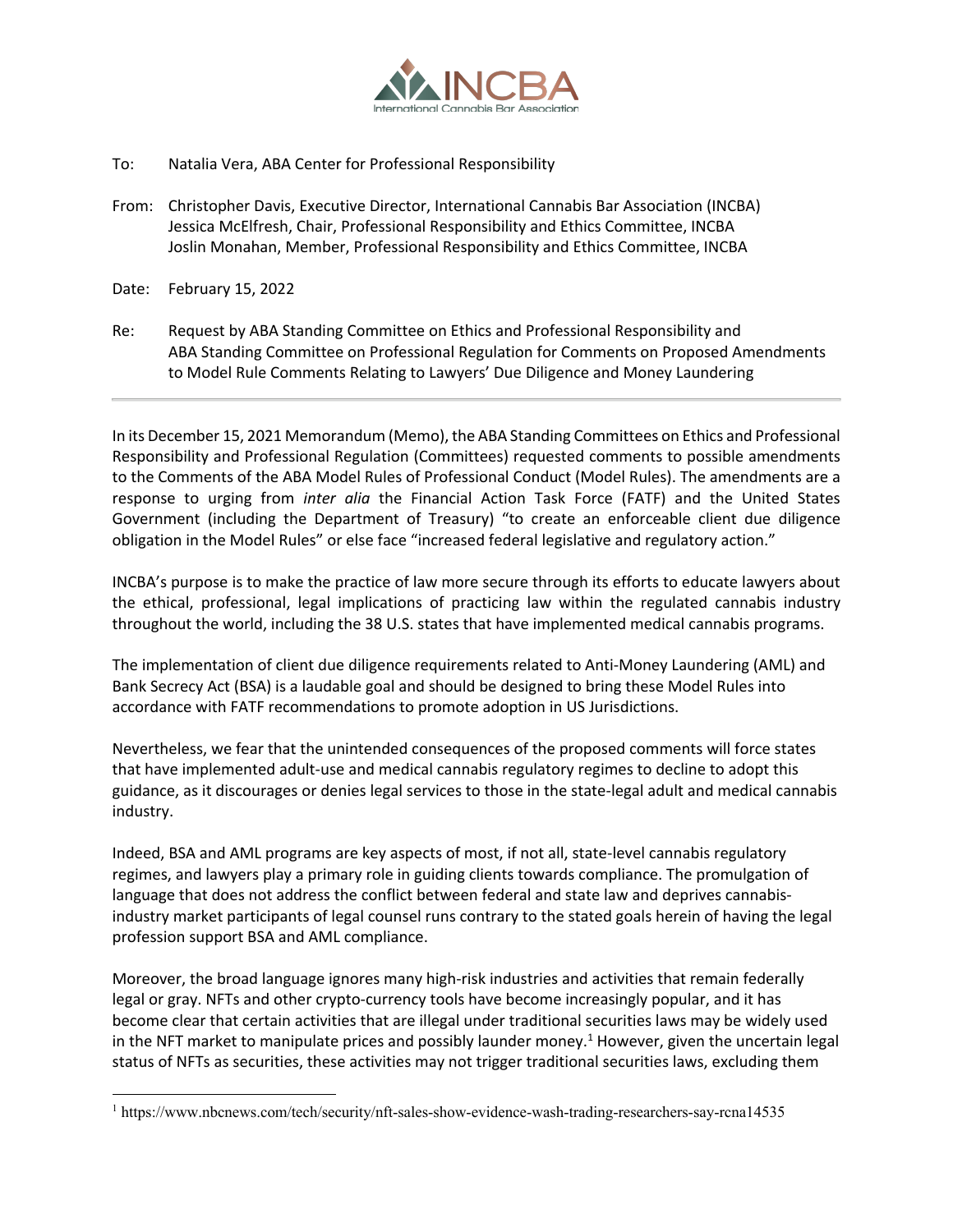

from withdrawal requirements related to illegal activity proposed here. It is therefore our belief that this guidance is both over and under-inclusive to achieve its stated goal.

On behalf of INCBA's Professional Responsibility and Ethics Committee, I submit the below two comments for consideration by the Committees.

## *Comment No. 1. The scope of the proposed amendments exceeds their stated purpose.*

The stated reason for the Memo's suggested amendments is to increase lawyer-client due diligence obligations in order to address concerns about the lawyer's role in BSA and AML violations; however, the language is too broad.

The proposed comments to Rule 1.1 require the lawyer to make a reasonable inquiry, and "decline or terminate the representation when the lawyer has reason to believe that the client seeks the lawyer's services in criminal or fraudulent activity." Similarly, the proposed comments for Rule 1.2 states that, "[a] lawyer may not knowingly assist in criminal or fraudulent activity and should discourage a client from engaging in such activity, but the lawyer may offer to assist in achieving the client's lawful objectives by lawful means[]" and requires a lawyer to withdraw from representation if the lawyer has knowledge of criminal activity.

The proposed language is overly broad because it fails to acknowledge robust industries that operate under strict state or tribal regulation but that may remain illegal under federal law. The commercial sale of medical or adult--use cannabis is legal under the laws of 38 states (and within Washington D.C.), and is anticipated to generate over \$22 Billion in revenue in 2022. Yet, under federal law, cannabis remains a Schedule I drug, illegal for all purposes – including medical use.

The proposed language prohibits lawyers from representing cannabis-industry market participants – and could even create barriers for attorneys who represent state and local governments that license operators, or that accept fees or tax payments from those operators. This would be true even where cannabis is subject to a statewide regulatory scheme that contemplates lawyer involvement and guidance, and even when the individual lawyer supports BSA and AML compliance for the client at both the state and federal level.

Notably, both Congress and various federal agencies have responded to the conflict between state and federal law with legislation and guidance that enables these state markets to persist. The Rohrabacher-Farr Amendment, an annual rider to the federal appropriations bill, prohibits the U.S. Department of Justice from using any federal funds to interfere with the implementation of state medical cannabis laws.<sup>2</sup> The 2014 FinCEN memo permits banks to serve cannabis-industry market participants without running afoul of BSA and AML laws,<sup>3</sup> and substantial caselaw related to Internal Revenue Code section 280E lays out the taxpayer requirements for those engaged in federally illegal activities.

The US Congress, the US Department of the Treasury, and the IRS all agree that this inquiry into BSA and AML compliance requires an analysis of the individual client and their specific financial activities, rather than a cursory reference to the client's industry itself.

<sup>2</sup> See Section 531, https://www.congress.gov/bill/117th-congress/house-bill/4505/text

<sup>3</sup> https://www.fincen.gov/sites/default/files/shared/FIN-2014-G001.pdf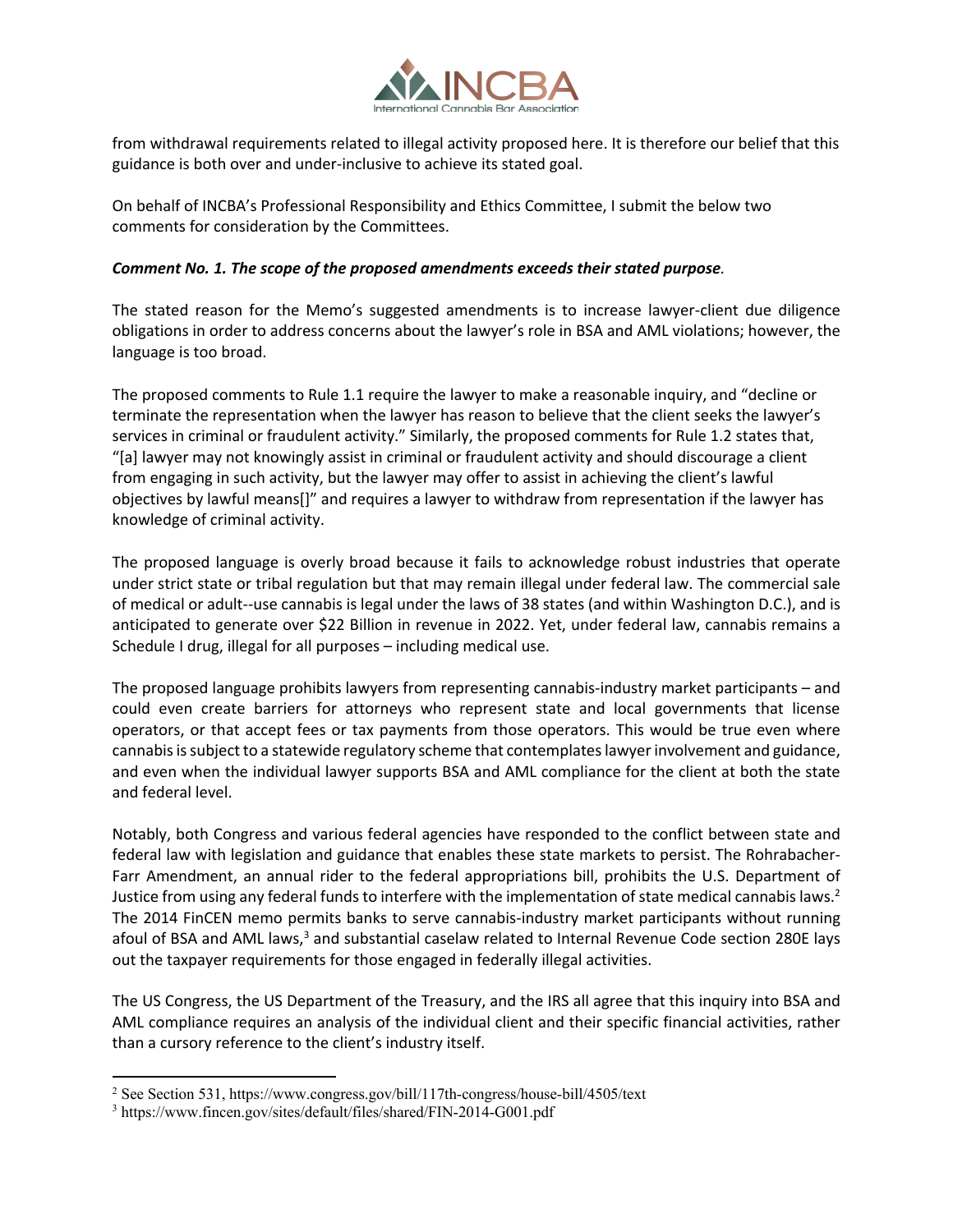

We also note that without a *de minimis* threshold, or an explanation of the type of illegality that requires withdrawal by the attorney, this obligation, as written, potentially goes far beyond the unintended consequences outlined here.

If adopted, states will be forced to 1) implement state level cannabis markets without attorney support; 2) decline to adopt this guidance; or 3) adopt this guidance with a caveat – all of which would inhibit wide and consistent adoption of these rules.

We would propose one of two changes to the language:

- 1) Remove the reference to "illegal activity" and replace it with an affirmative obligation to execute diligence on the client to ensure that the lawyer is not being used as an instrumentality for BSA and AML violations.
- 2) Replace the prohibition on representing those engaged in illegal activity with an "also advise" position: one that requires that, when a client is clearly engaging in activity that is state or triballegal and federally illegal, the lawyer "also advise" on the potential consequences under federal law of that course of action, limited in scope by the scope of representation.

We recognize that a black-letter rule change is beyond the scope of these comments, but we encourage the ABA to integrate the above changes into the text of Model Rule 1.2(d) as soon as practicable.

*Comment No. 2. The Memo has the unintended consequence of amplifying conflicts among States' ethical standards, rather than promoting uniformity*. *This threatens the ability of the profession to continue to self-govern.* 

Lawyers recognize the importance of self-governance, uniformity of rules across jurisdictional lines, and consistency of rule application, especially for those of us that practice law in multiple states. By proposing language inconsistent with the legislative actions of 38 US States, this proposed language threatens to further fracture the ethics rules governing the legal profession and roll back the substantial progress towards uniformity and consistent application of ethics rules that has been at the forefront of these Committees' work.

Rule 1.2(d) and its conflict with the cannabis industry has prompted many state bars to either: 1) change their ethics rules to allow for the practice of law in the cannabis industry; or 2) prohibit access to lawyers for the implementation of complex regulatory systems, inviting the legislature to step in and pass laws regulating the conduct of lawyers to help realize their vision of a regulated cannabis market.

In Alaska, Arizona, Colorado, California, Massachusetts, and many others, Rule 1.2(d) (in whatever form it was adopted) has been augmented with language clarifying that lawyers may advise the clients on state level regulatory regimes despite federal illegality, as long as the attorney also advises on the consequences to the client under federal law.<sup>4</sup>

<sup>4</sup> https://resources.incba.org/cannabis-attorney-resources/state-by-state-ethics-rules-for-cannabis